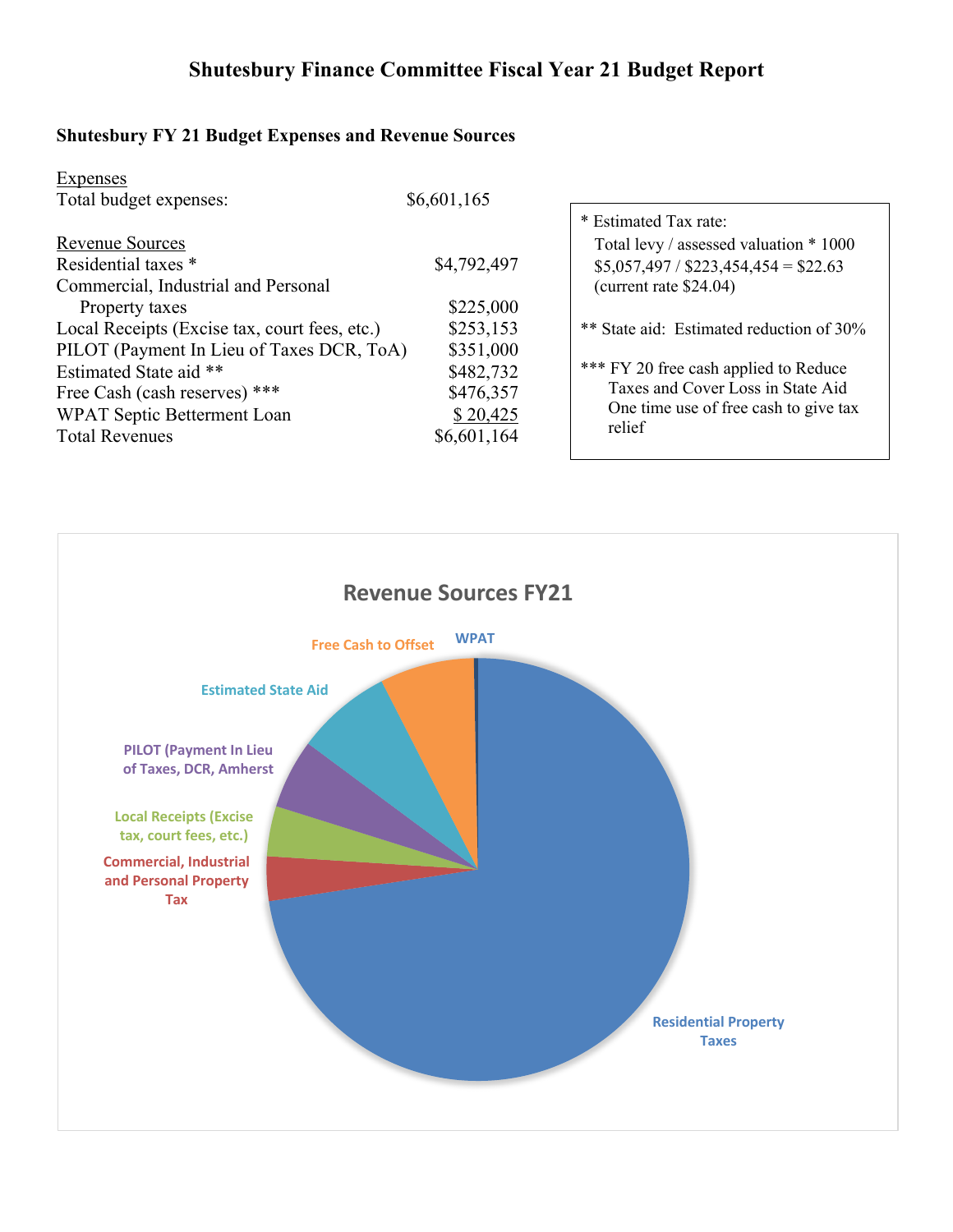

## **We have prepared a balanced budget for FY21**

## **1. Significant Operating Increases and Decreases Compared to the FY20 Budget:**

- A. Total Budget Increase: \$11,781
- B. Elementary School: \$21,362 budget Increase
- C. Elementary Transportation (regional bus contract): \$21,583 budget Increase
- D. Health Insurance: \$30,059 Budget Increase
- E. Town Employees Salary (excluding schools): \$17,294 Increase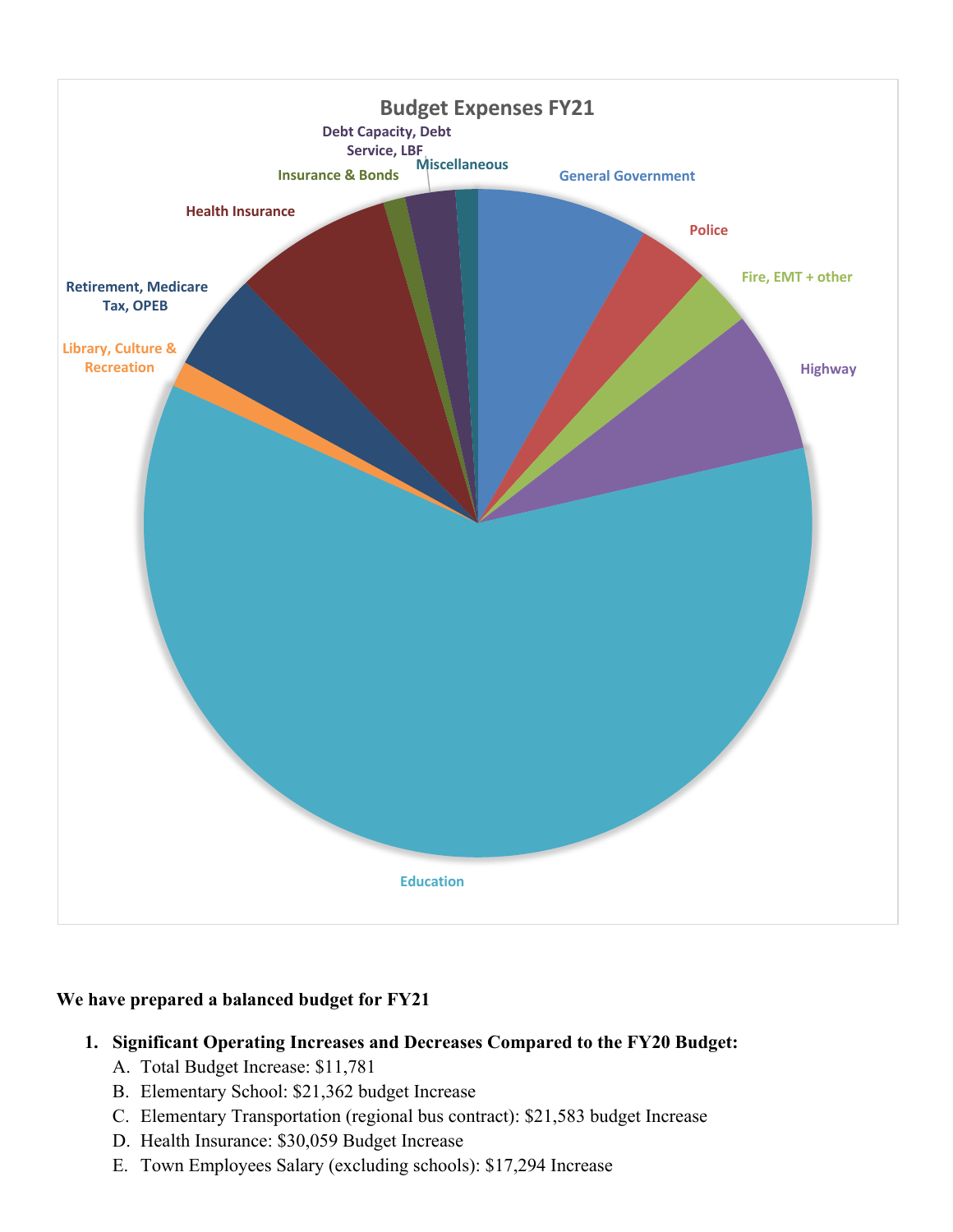- F. Retirement County: \$10,829 increase
- G. Regional School: Level funded regional budget from FY20, the change in assessment method moving closer to Statutory at 45%, created a \$99,771 Decrease for Shutesbury
- H. Transfer to the Unemployment fund of \$15,000 from Free Cash

## **2. Larger Projected Revenue Increases/Decreases:**

A. Net Tax Levy Used in FY21 Budget:

- 1) Tax Levy 2.5% increase: \$135,797
- 2) Portion of Tax Levy increase not used for FY21 budget: \$119,661
- 3) Increase to Added to Excess Levy Capacity: \$367,338
- B. New Growth including Solar PILOT: \$119,661
- C. State Aid: Anticipated 30% Decrease, minus \$ 256,357 to be covered by free cash
- D. Total Projected Annual Tax Decrease of **\$350** on average home of \$242,448.

## **3. Cash Reserves Summary, beginning balances**

- A. Free Cash (as of  $7/1/2019$ ) \$1,389,680
- B. Capital Stabilization: \$239,002
- C. Stabilization: \$269,431

## **4. Finance Committee FY21 warrant article capital expenses recommended:**

- **A. Funded from Free Cash: \$ 37,100**
	- 1) Elementary floors \$ 25,000 2) Elementary - conf room doors \$ 7,200
	- 3) Police radar gun, breathalyzer \$ 2,200
	- 4) Fire Dept door openers \$ 2,700
	-

## **B. Addition to Reserves from Project and Revolving Fund Returns:**

- 1) Fund 30 transfers \$ 95,644
- 2) SREC account closure \$ 54,423

## **5. Cash Reserves if all warrant articles pass (Section 4 above):**

A. Free Cash \$ 1,083,863 B. Capital Stabilization: \$ 351,697 C. Stabilization: \$282,299

## **6. Upcoming Capital Projects –**

- A. Culvert on Locks Pond Road (by dam), \$500,000 grant received Additional funds needed to complete the project \$500,000
- B. Elementary school roof grant funding denied \$1,000000
- $C.$  Paving School  $$50,000$
- D. Capital Plan Upcoming Needs, dump truck, police cruiser, backhoe, and fire vehicle

## **7. OPEB (Other Post Employment Benefits) Trust Fund**

- A. Actuarial liability: \$2,300,000
- B. Saved so far: \$595,505 before FY21 funding
- C. Annual funding from operating budget: \$50,000
- D. State gives towns 30 years to fund their liability
- **8. Thoughts on the future**